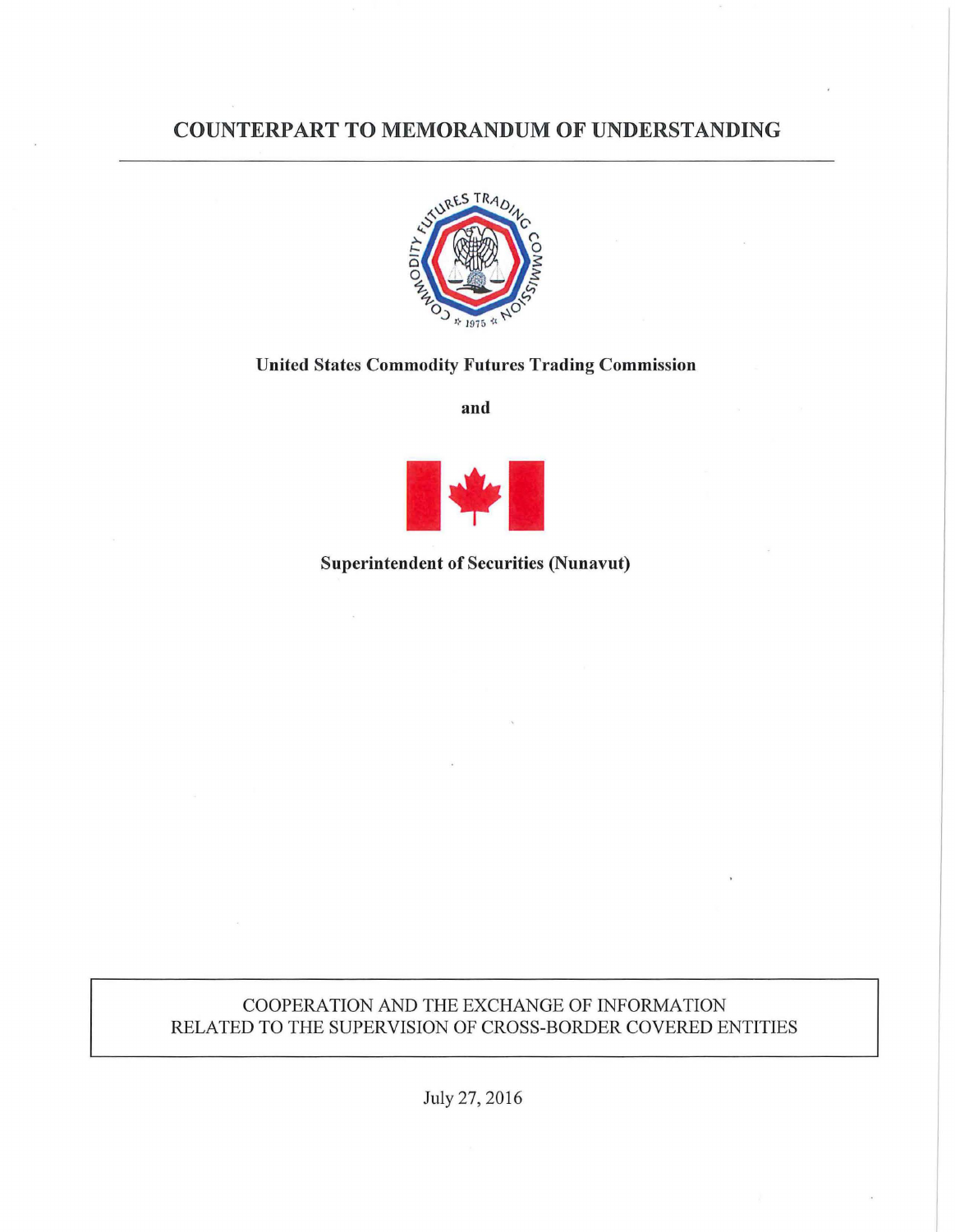#### **Appendix II**

#### **COUNTERPART**

The Memorandum of Understanding Concerning Cooperation and the Exchange of 1. Information Related to the Supervision of Cross-Border Covered Entities ("MOU") between the Commodity Futures Trading Commission ("CFTC") and the Alberta Securities Commission, the British Columbia Securities Commission, the Ontario Securities Commission, and the Ouébec Autorité des marchés financiers provides in Article Eight. Paragraph 41:

Any Canadian Authority may become a party to this MOU by executing a counterpart hereof together with the CFTC and providing notice of such execution to the other Canadian Authorities that are signatories to this MOU.

- The CFTC and the Superintendent of Securities (Nunavut) ("SSNU") are executing this  $2.$ counterpart to the MOU ("Counterpart") pursuant to Paragraph 41 of the MOU in order for the SSNU to become a party to the MOU.
- 3. The SSNU hereby falls within the definition of the term "Authority" in Article One, Paragraph 1(b), of the MOU, and is a Canadian Authority and one of the Canadian Authorities within the scope of the MOU.
- All terms and provisions of the MOU hereby apply to the SSNU as though the SSNU were  $4.$ specifically referenced in the MOU, except with respect to the SSNU:
	- 32. The Authorities recognize that, while this MOU is not intended to gather information for enforcement purposes, subsequently the Authorities may want to use the nonpublic information provided pursuant to this MOU for enforcement purposes. In cases where a Requesting Authority seeks to use non-public information obtained pursuant to this MOU for enforcement purposes, including in conducting investigations or taking enforcement action, treatment of the non-public information will be in accordance with the use and confidentiality provisions of the IOSCO MMOU. However, with respect to information shared between the CFTC and SSNU, Paragraph 33 applies to such use.
- 5. With respect to the SSNU, where specific Canadian provinces are named in the MOU, the word "Nunavut" is hereby included in the MOU.
- 6. With respect to the SSNU, the definition of the term "Governmental Entity" means the Federal Ministry of Finance and the Nunavut Department of Finance, if the Requesting Authority is the SSNU.